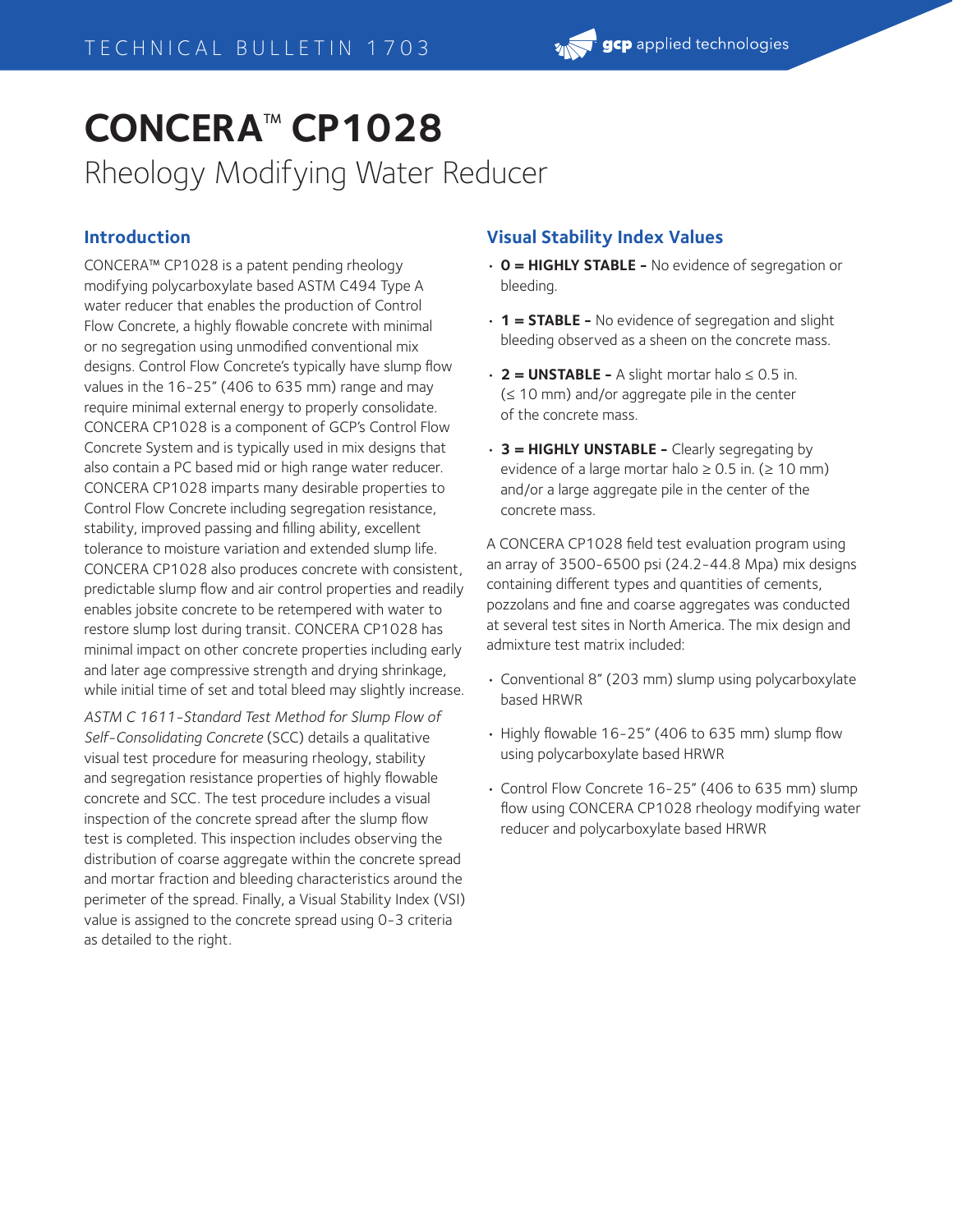#### **TABLE 1 - CONCERA CP1028 Field Test Results**

(Results below represent averages from 6 tests)

|                                   | <b>Units</b>      | <b>Conventional HRWR</b><br>8" (203mm)<br>slump mix design | <b>Conventional HRWR</b><br>highly flowable<br>16-25" (406-635mm)<br>mix design | <b>CONCERA CP1028</b><br>+PC based HRWR highly<br>flowable 16-25"<br>$(406 - 635$ mm)<br>mix design |
|-----------------------------------|-------------------|------------------------------------------------------------|---------------------------------------------------------------------------------|-----------------------------------------------------------------------------------------------------|
| Conventional HRWR dosage rate     | oz/cwt (mL/100kg) | 5(326)                                                     | 8.7(567)                                                                        | 5(326)                                                                                              |
| CONCERA SA8080 dosage rate        | oz/cwt (mL/100kg) |                                                            |                                                                                 | 10(652)                                                                                             |
| Initial slump/slump flow          | inches (mm)       | slump-8.1 (206)                                            | 23.5 (597)                                                                      | 22.1 (561)                                                                                          |
| Initial VSI (ranked 0-3)          | $0 - 3$           | (not applicable)                                           | 1.7                                                                             | 0.75                                                                                                |
| Initial VSI description           |                   |                                                            | unstable                                                                        | stable                                                                                              |
| 60 minute slump flow              | inches (mm)       | (not tested)                                               | 14.8 (376)                                                                      | 18.5 (470)                                                                                          |
| 60 minute VSI (ranked 0-3)        | $0 - 3$           | (not applicable)                                           | 0.45                                                                            | 0.35                                                                                                |
| 60 minute VSI description         |                   |                                                            | highly stable                                                                   | highly stable                                                                                       |
| Initial plastic air               | %                 | 1.8                                                        | 0.9                                                                             | 1.1                                                                                                 |
| Initial time of set               | (hr:min)          | 5:28                                                       | 6:30                                                                            | 6:20                                                                                                |
| 2/3 day comprehensive<br>strength | psi (Mpa)         | 3287 (22.7)                                                | 3428 (23.6)                                                                     | 3324 (22.9)                                                                                         |
| 7 day compressive strength        | psi (Mpa)         | 4475 (30.9)                                                | 4592 (31.7)                                                                     | 4597 (31.7)                                                                                         |
| 28 day compressive strength       | psi (Mpa)         | 5436 (37.5)                                                | 5410 (37.3)                                                                     | 5430 (37.4)                                                                                         |

**Table 1** above details summary of test results including initial slump flow, VSI, plastic air, initial time of set, early, 7, 28 day compressive strength along with 60 minute slump flow and VSI. Field test results clearly show CONCERA CP1028 produces highly flowable, stable, segregation resistant concrete with excellent slump retention properties over 60 minutes and minimal impact on other pertinent plastic and hardened concrete properties.

**Figure 1** below further details polycarboxylate based HRWR (black) and CONCERA CP1028 (red) concretes VSI values over a range of slump flows. CONCERA CP1028 concretes also typically contain a PC based MRWR or HRWR. CONCERA CP1028 concretes consistently show better (lower) VSI values when compared to highly flowable PC based HRWR concrete with all VSI's < 1. **Note:** *ACI 237-Self Consolidating Concrete* document states – A VSI rating <1 is an indication that the highly flowable concrete is stable. ACI 237 further states that VSI ratings are subjective and should be used primarily as a quality control tool, rather than as a acceptance/rejection criteria for a specific mix design.